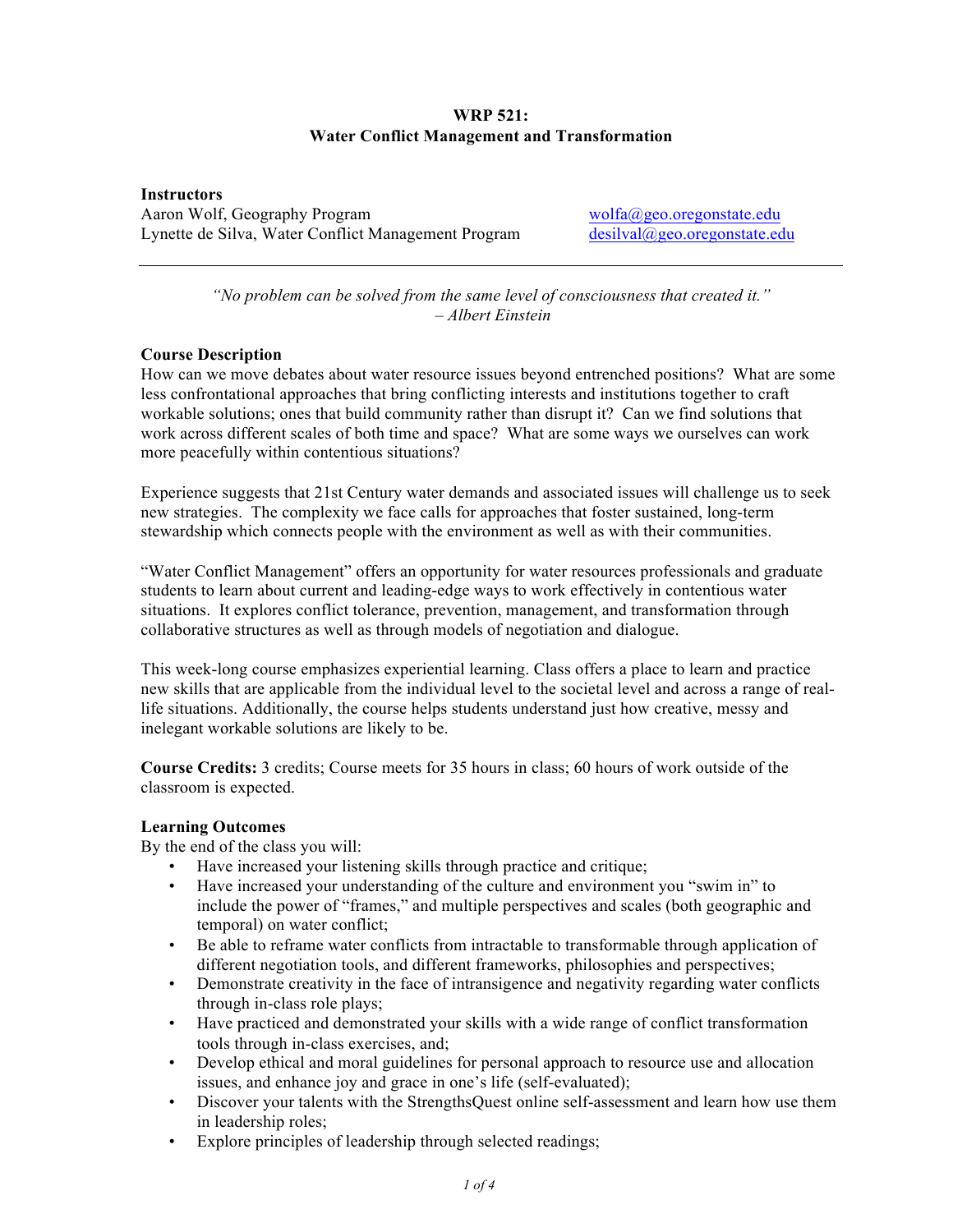- Observe leadership skills in a real-life context through field visits;
- Learn about leadership from your peers by sharing experiences and knowledge.

#### **Assessment**

Your performance in this course will be assessed through two strategies:

- **•** Class participation and reflection on experiences
- Changes in knowledge about strategies for managing conflict.

Each of these is described in more detail below.

#### **Participation and Reflection Exercises: 60% of Grade (10% plus 50%)**

The course is designed to be interactive and experiential, so it is critical that you come to each class prepared and ready to participate in exercises, simulations, and discussions. Please read the textbook. Most of the reading will not be directly addressed in class, although it was selected to provide background information on topics that will be covered during class.

#### **New Strategies for Managing Conflict: 40% of Grade**

This assignment has two sections: Part A and Part B. The first is designed to be done prior to beginning the class; the second will be done after class is completed.

**Part A1. Prior to class**. Identify a water or environmental conflict that you have some familiarity with through direct experience or study. Briefly describe background information that you consider critical to help someone understand the conflict: issues, players, historical context, and any other critical information. Propose a strategy for managing the conflict. Consider things like who should be involved? What kinds of processes should be utilized? What kinds of outcomes are you looking for? How will you know when you've reached the end? This part of the assignment should be about 5 pages long, double spaced.

**Part A2. Prior to class. What is it like to communicate with you? (**See page 4, for more details).

**Part B. Due after the end of the course – July 6, 2018**. Use information, ideas, and concepts learned in class to re-describe the background conflict (what else do you now think is critical for others to understand) and revise your strategy for managing the conflict (reconsider the questions above, especially regarding processes and outcomes). Since background information has already been provided, this part of the assignment continues on from Part A1. It should be at least 5 pages long, double spaced.

We will be looking for evidence of increased sophistication in the way you're thinking about conflict management, as well as innovative approaches to managing conflict. Have fun in developing your conflict management strategy - don't feel particularly limited by budgets or other practical matters (although you should feel free to address these issues as appropriate).

*If you are taking this workshop as a non-credit course, e-mail your assignments to desilval@geo.oregonstate.edu or bring it to class. If you are taking this course for credit, upload your assignments through Canvas.*

#### **Rules of the Road for Class**

- Be respectful and maintain a professional tone
- Be responsible
- Be inclusive
- Class starts and ends on time
- Turn off cell phones, beepers, pagers, computers, etc.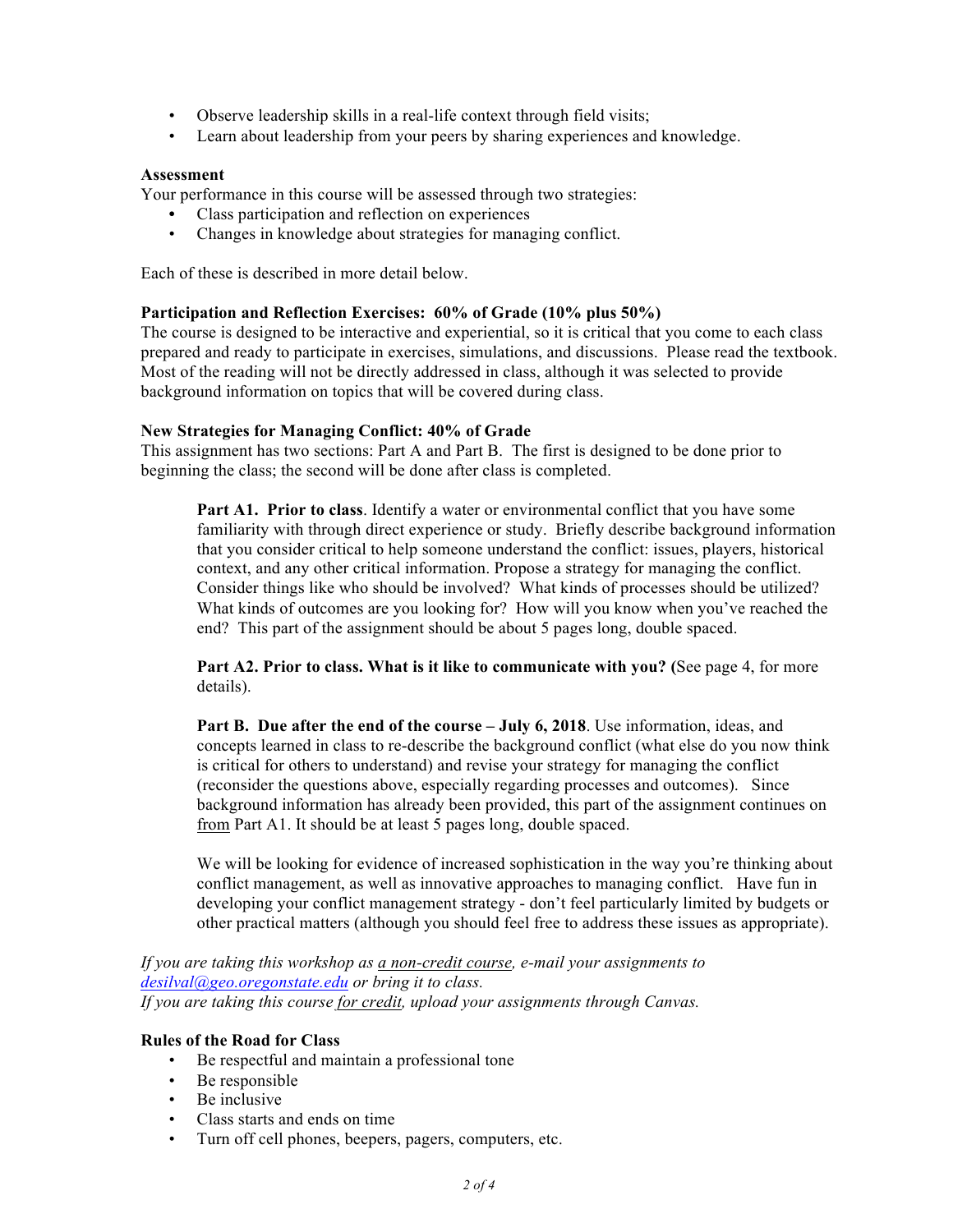- Check your e-mail and Canvas regularly for information and announcements.
- Follow University policies regarding plagiarism and other ethical conduct.

### **Other**

Students with disabilities who may need accommodations, who have any emergency medical information that we should know, or who need special arrangements in the event of evacuation, should make an appointment with us as early as possible, and no later than the first week of the term. Students seeking accommodations should be registered with the Office of Services for Students with Disabilities.

### **Readings and Texts**

Articles for class are available on the Canvas course website.

- 1. The only textbook to be purchased for the class is by John Paul Lederach, *The Little Book of Conflict Transformation*, 2003.
- 2. A free workbook entitled, *Sharing Water, Sharing Benefits: Working Towards Effective Transboundary Water Resources Management*, can be downloaded from the Canvas course website or accessed here - http://unesdoc.unesco.org/images/0018/001893/189394e.pdf
- 3. A comprehensive reference book, that is optional is by Jerome Delli Priscoli and Aaron Wolf, *Managing and Transforming Water Conflicts*, Cambridge Press, New York, New York, USA, 2009.

Books #1 and #3 are available through http://osubeaverstore.com/Academics/, http://www.bookdepository.com, and http://www.amazon.com.

### **Course Outline**

## **Day 1: Introductions and Background**

We begin today with introductions to each other, the class, and the four-fold matrix we're going to be exploring throughout the week. We also go through some very basic information about water in the west, water in the world, and emerging water issues.

### **Day 2: Understanding and Working with Four-fold Approaches as Individuals**

Introduction to different approaches for understanding yourself and your own roles in conflict transformation. We will also begin thinking about how we bring ourself - our perceptions, experiences, and understandings - to work with larger groups.

### **Day 3: Tools for Sorting Out Conflicts, Identifying Coalitions, and Test Driving our Skills**

On this day, we will learn about situation mapping to plan for meetings, identify coalitions that might overtake collaborative processes, and learn who might not be talking to each other when they should have been, to avoid a conflict over water resources. Then we will practice mediating a dispute over water resources. Then we will learn more about how to manage conflict in preparation of assisting outside professionals with proposals on managing water resources.

### **Day 4: Field Trip to various zones of conflict.**

### **Day 5: Understanding and Working with Four-fold Approaches in Groups and Understanding Transformation, Professional Roundtable and Taking it Home**

On our last day together, we continue learning more about how to apply four-fold frameworks as we think about and work with larger groups. Time permitting, we'll learn from each other about our professional experiences. Then we turn our attention to "re-entry" - what do we want to bring home and how can we frame this new awareness and knowledge to work within - and maybe transform existing systems?